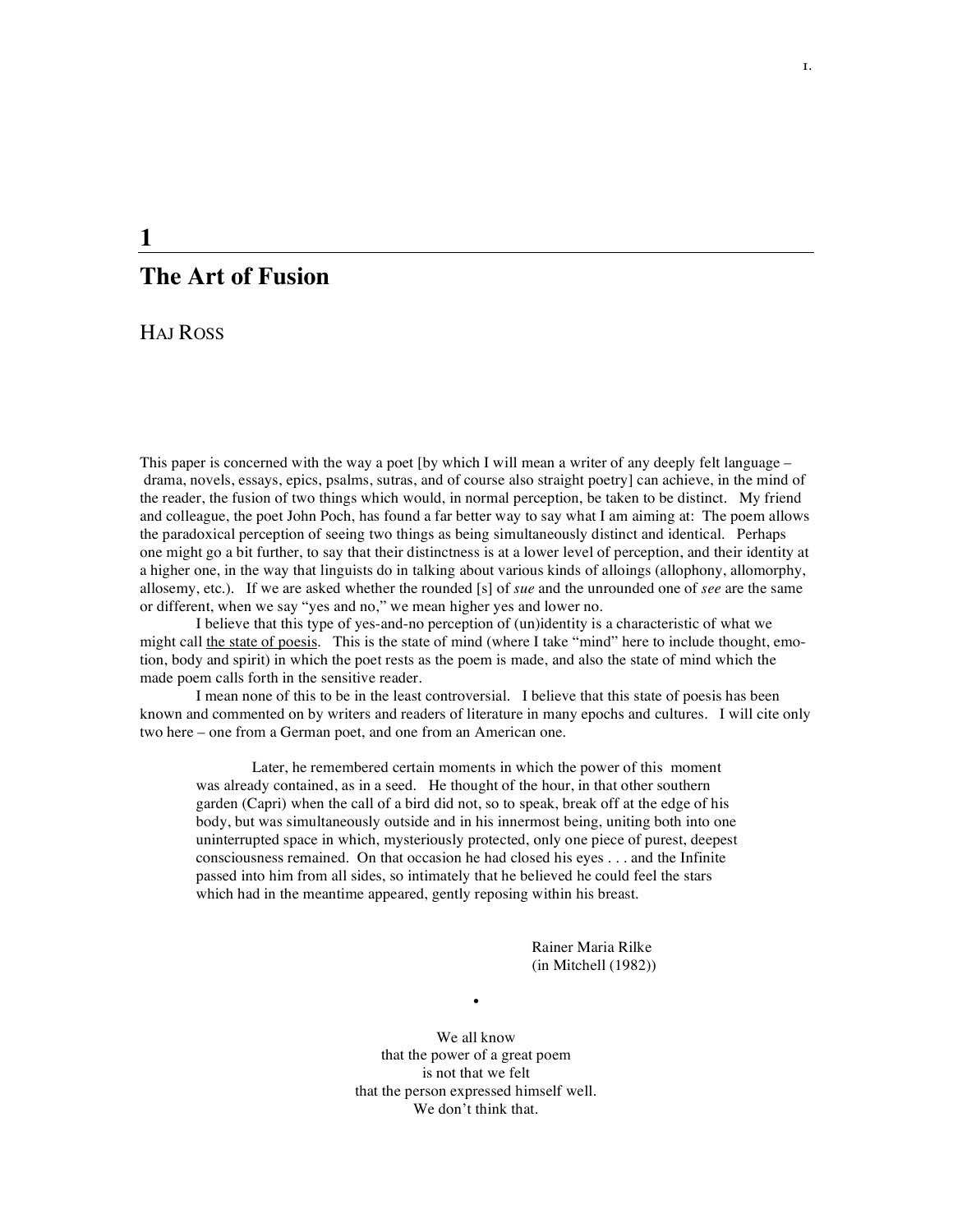What we think is "How deeply I am touched." That's our level of response. And the great poet does not express his or herself, but all of ourselves. And to express all of ourselves, you have to go beyond your own self. Like Dogen, the Zen master, said "We study the self to forget the self. And when you forget the self, you become one with all things."

Gary Snyder (1980), p. 65

∞

I will not go on to provide more quotes, from other cultures and epochs. There is no shortage of poets who have expressed similar feelings. Instead, here I have a more modest, nuts and bolts concern. What I would like to know is this: Given that a poet has decided to write a poem based on this category of experience, what kinds of poetic devices can be pressed into service?

But before getting down to cases, let me retell a story about one of the world's great poets:

Paul Valéry, both a poet and an inquisitive theoretician of poetry as an 'art of language,' recalls the story of the painter Dégas, who loved to write poems, yet once complained to Mallarmé that he felt unable to achieve what he wanted in poetry despite being 'full of ideas.' Mallarmé's apt reply was: "Ce n'est point avec des idées, mon cher Dégas, que l'on fait des vers. C'est avec des mots."

# IT IS NOT AT ALL WITH IDEAS, MY DEAR DÉGAS, THAT ONE WRITES LINES OF POETRY. IT IS WITH WORDS.

In Valéry's view Mallarmé was right, for the essence of poetry lies precisely in the poetic transformation of verbal material and in the coupling of its phonetic and semantic aspects.

> Jakobson and Rudy (1979) (my translation of the French)

The theme of the present volume, in which we vainly try to use words to thank Paul Kiparsky for all he has taught us, is the word. I would like to muse in passing about what Mallarmé might have meant by writing with words, as opposed to the writing with ideas that Dégas had complained about his lack of success with. The difference between a word and an idea is that in the former, but not in the latter, there must be a phonetic event, a melodic and rhythmic happening. To write with words, then, we must know how to balance the conceptual or imagistic with the musical. Melody and meaning must interpenetrate, must dance with each other.

In this connection, there is one last quote which seems essential, from another famous French author: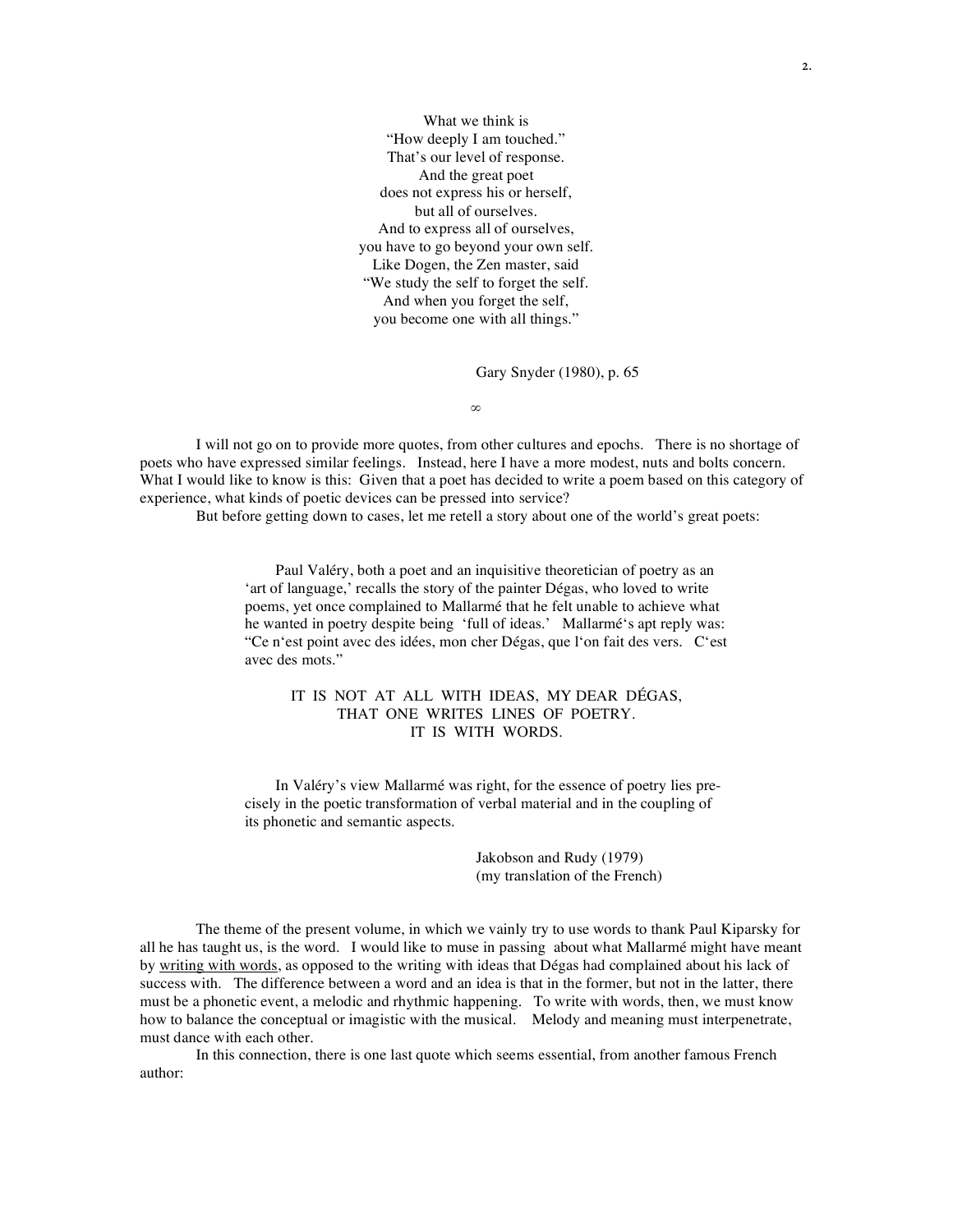Words have a soul. Most readers, and even writers, demand only that they have a sense. One has to find that soul, which appears in the contact of words with other words. 1

### Guy de Maupassant

In what follows, then, I intend to explore what de Maupassant might mean with the phrase "the contact of words with other words," and how this notion is involved in writing with words, especially insofar as fusion is concerned. Recent work by Gilles Fauconnier and Mark Turner on the conceptual structure of blends is relevant here, though the particular devices that I will call attention to below may perhaps be primarily in evidence in literature, while the blends that they describe are a feature of thought as conceived of in the most general of ways. Cf. Fauconnier (1997) and Fauconnier and Turner (2002) for much discussion.

One poem which unquestionably is centered on the fusing of "two" things is this famous one of Carl Sandburg's:

## Fog

The fog comes on little cat feet. It sits looking over harbor and city on silent haunches and then moves on.

∞

We are suddenly struck with cat and fog's interconnections. But how can we go from an intellectual comparison of similarities and differences to a felt fusion? How is this magic done? Well, the poem has three main verbs – *comes*, *sits*, and *moves* – let us examine what their subjects are. The first has *fog* as its subject – we are sure of that. But what of this *it*, which is the subject of the second verb? It would appear to have to refer to *fog*, since normally, pronouns cannot refer back to the first noun in a compound (cf. *\*Cat-fanciers like to make them purr*.). But soft: The verb subjected by this *it* is *sits*, which is certainly a far cry from a normal activity, or posture, for fog. And then we have to imagine this *it* as also being able to be "looking"? Curiouser and curiouser. And when we finally learn that this *it* has haunches, I think that we have to lay down our weapons – Sandburg has relentlessly confused us into thinking that the *it* must have referred to a cat after all (but also, paradoxically, to fog, for that is what he said in the first line). So one of the poet's methods here is to override normal syntactic constraints on pronominal reference through the collocational, or cooccurrence, properties of various of the poem's subsequent words, and to use these latter to force us to revise, and blur, an earlier interpretation.

Experientially, Sandburg paints fog in a sonata structure – ABA. Our poem starts and ends with motion verbs (*comes* and *moves*), which sandwich a durative verb, a verb of stillness – *sits*, even though the word *looking*, which follows *sits*, tells us that there is no break in the activity of the fog. Paradoxically, this activity of looking, followed by the act of refraining from speaking, makes the center of the ABA structure the peak of the agency, the animacy, of the visitor to our city. What is relevant for our concerns here is the fact that the phonetic structures of *fog* and of *cat* can also be seen as being of the form ABA – two obstruents which sandwich a vowel: O + V + O. So the verbal melodies of *fog* and *cat* "rhyme," in a way, with the structure of the kind of experience of fog that Sandburg wants to give us. This is one of the ways in which these two central words can be "in contact."

Now let us turn briefly to the poem's six bisyllables. We find that they are excluded from the two lines in which motion is mentioned. And they always come in pairs, as is obvious for the last four of them, which come in one pair per line, in lines 4 and 5. The first two, while they occupy adjacent lines,

**\_\_\_\_\_\_\_\_\_\_\_\_**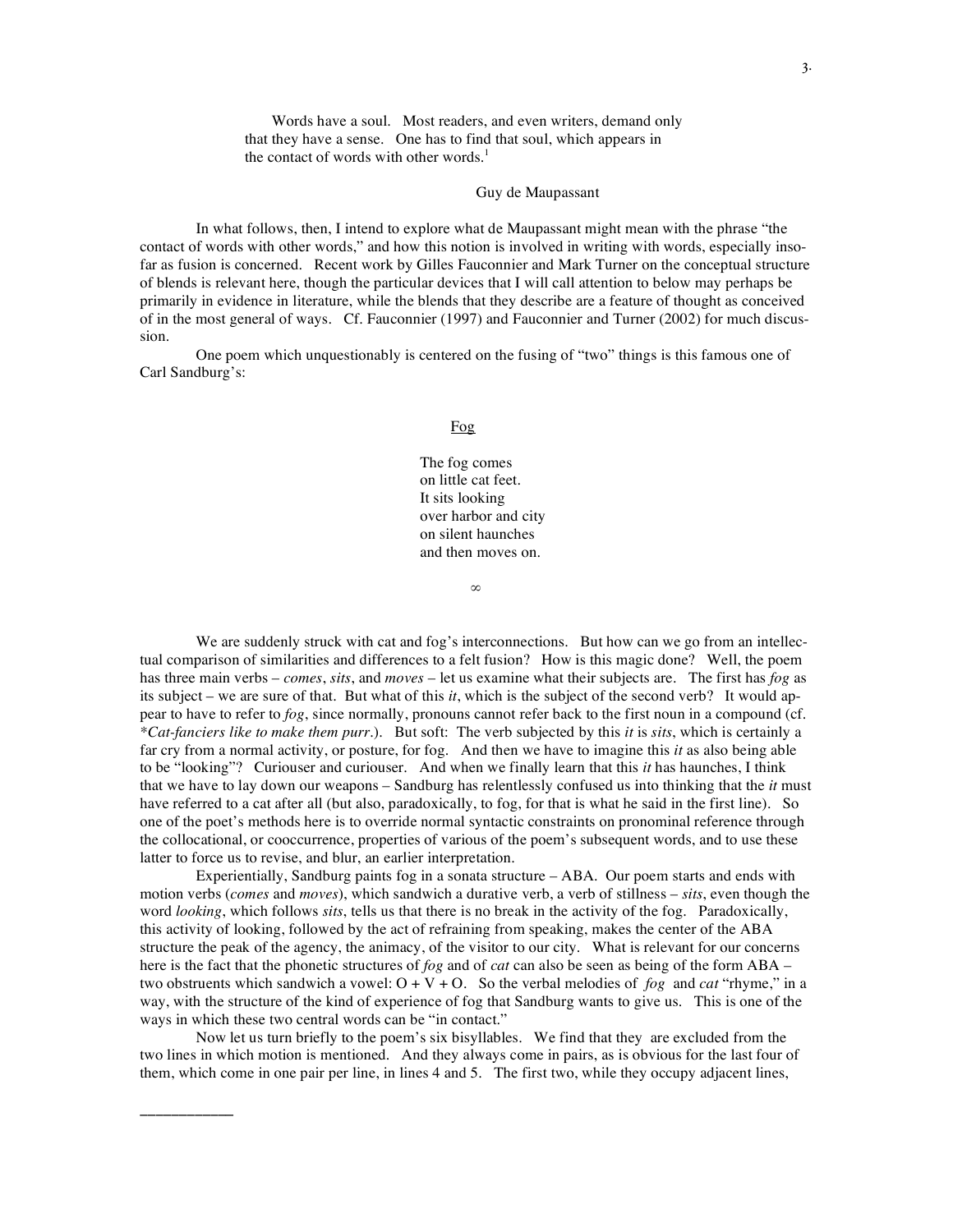## 1. Quoted in Shanon (1993), p. 3.

are paired by virtue of tthe similarities in their sound: They both begin with an [l] which is followed by a high lax vowel, which in turn is followed by a voiceless stop; they both close with a sonorant consonant. Note, however, that there is a tiny, but I feel perceptible, lengthening, as we move from *little* to *looking.*

First, the vowel [I] has a slightly shorter basic duration than does [U], as measured instrumentally (Cf. Heid (1998) Secondly, though I have no instrumental data, it seems likely that the syllabic[lÛ] of *little* takes less time to pronounce than does the [I©] coda of *looking*. Thirdly, I assume that phonemically, *little* would be something like /litl/, while *looking* would be something like /luk#iNg/. Finally, the mere fact that one word occurs line-finally gives it a longer pronunciation. What this means is that the more we are in the clause of *sits,* the more bisyllabic we will be, and the longer the words, and lines will last. I am grateful to Kristin Hanson for pointing out to me that this central clause is the locus of the poem's feminine rhymes – the rhymes of lines 1, 2, and 6 are uniformly monosyllabic.

The next pair of bisyllables we find in line 4, which has one bisyllable beginning in [h] and one beginning in (phonetic) [s]. The following line has its two bisyllables come in the reverse order – the one beginning in [s] preceding the one in [h]. These three bisyllable pairs always appear on adjacent lines, so arranged that if the first member of the pair appears early in the line, its "echo" in the next line will end the line, and vice versa. Thus there is a deeply chiastic, or crossing (literally, "x-like"), pattern that Sandburg sets up with his placing of the poem's long words, with traces of chiasmus for some of the monosyllables as well.

> The fog comes on little cat feet. It sits looking over harbor and city on silent haunches

There are no more bisyllables to link up, but our ears hear more similarities: The last two monosyllables of line 2 have the front vowels  $[x]$  and  $[i]$ ; followed by  $[t]'$ s, and the first two words of line 3 are monosyllables whose front vowel [I] is also followed by [t]. Furthermore, the [t f] sequence between *cat* and *feet* is echoed by the [t s] sequence between *It* and *sits* (which itself is echoed in the final [ts] of *sits*). Thus if we also link these pairs of adjacent [t]-final monosyllables up, we are left with the following, more symmetrical structure:

> The fog comes on little cat feet. It sits looking over harbor and city on silent haunches

and then moves on.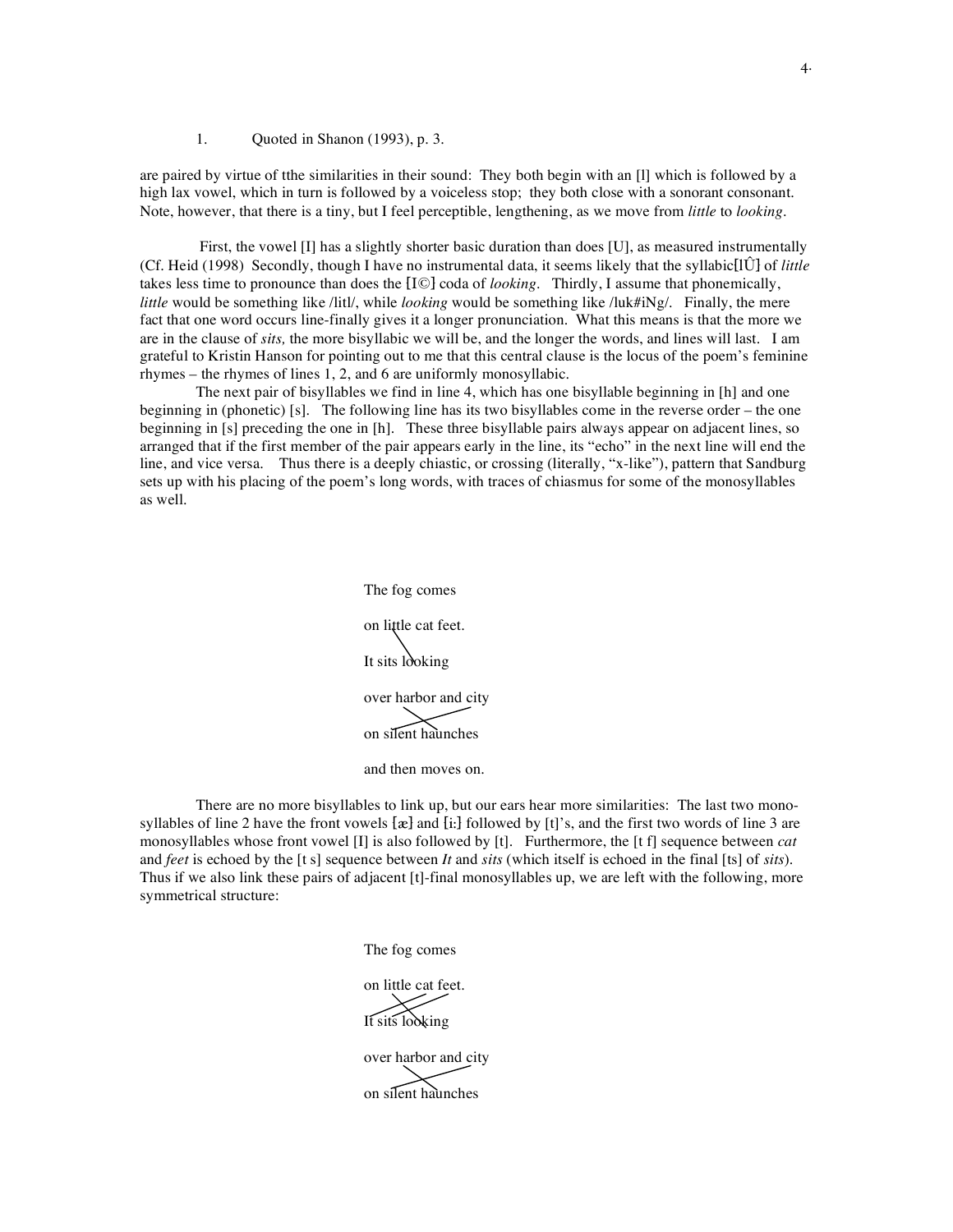#### and then moves on.

But we are not done yet. The first two syllables of line  $3 - It$  *sits* – find their echo in the last two of line 4 – *city* – these two pairs of syllables being the only two places in the poem whicih exhibit sequences of high front vowels. Moreover, there are only two words in [f] in the poem – *fog* and *feet* – and two words which start in [k] – *comes* and *cat* – all four of which have the ABA structure obstruent + nucleus + obstruent. Thus Sandburg has placed the only word that resembles the word with which he is fusing *fog,* namely *cat,* in that it starfts with [k], right after *fog.* And similarly, he has placed the only other word in [f] right after *cat*. So each of the two fusees is followed by a stand-in for its alter ego.

Finally, we can perhaps see a weaker link between the last two lines, which begin and end with the word *on*, and which each contain another stressed syllable which starts with a continuant and ends in [n] – *haunches* and *then*. This leaves us with the following chiastic network:



Such chiastic structures say: There are pairs of elements whose order is irrelevant. One can substitute for the other. But this is only a short hop from fusing such elements, for normally in language, the place in which a word appears in a string of elements is a fact of great import for its interpretation. A carthorse is not a horsecart. Chiasmus thus is another way of contributing to blurring the distinctness of two elements. Note, however, that these chiastic structures that we have just examined do not link *fog* and *cat* in particular – they merely say that words of similar melody can move from the beginning of one line to the end of the next. This in itself is a fundamental characteristic of the state of poesis – the suspension of temporal precedence. But it does not directly fuse the two actors in our poem, as did the blurredness of the reference of *it.*

However. It is definitely a way of putting words "in contact." And since there are only two words which contain [f], *fog* and *feet,* and two in [k], *comes* and *cat,* the semantics will link fogness and footedness, coming and catness. The closer the structure of the two words, the closer will be the links between their souls; since there are no other  $f$ -words in the poem, and since the two that occur are both  $f + V$ + Stop, they are strongly connected.

What of the words in  $[k]$ ? Again, there are only two which start in  $[k]$ ; they are both monosyllabic, and both end in coronal obstruents, so this will link them fairly closely, though less so than is the case for the two [f]s, for the first *k-*word contains a nasal that is not matched in the second. And what of the relationship of the two *k-*monosyllables to the other two velar obstruents, in *looking* and *fog*? Here I feel myself to be on ever quagmirier ground; I will hazard a guess that perhaps we can learn from psycholinguistics what the confusion matrices are for various types of phonetically similar word-pairs are. Mistakes in first and second language acquisition should also be relevant, and probably data from straight phonology, involving a study of what kinds of feature differences are most overlookable in the definitions of commonly occurring natural classes. There are probably many more aspects to the killer problem that is lurking in the shrubbery here – to wit: What words does a given word in a given language remind its speakers of, and how much for each type of similarity? I will be forgiven for deferring a solution to this little brainteaser in this short note, but it seems that any research program that takes de Maupassant's dictum seriously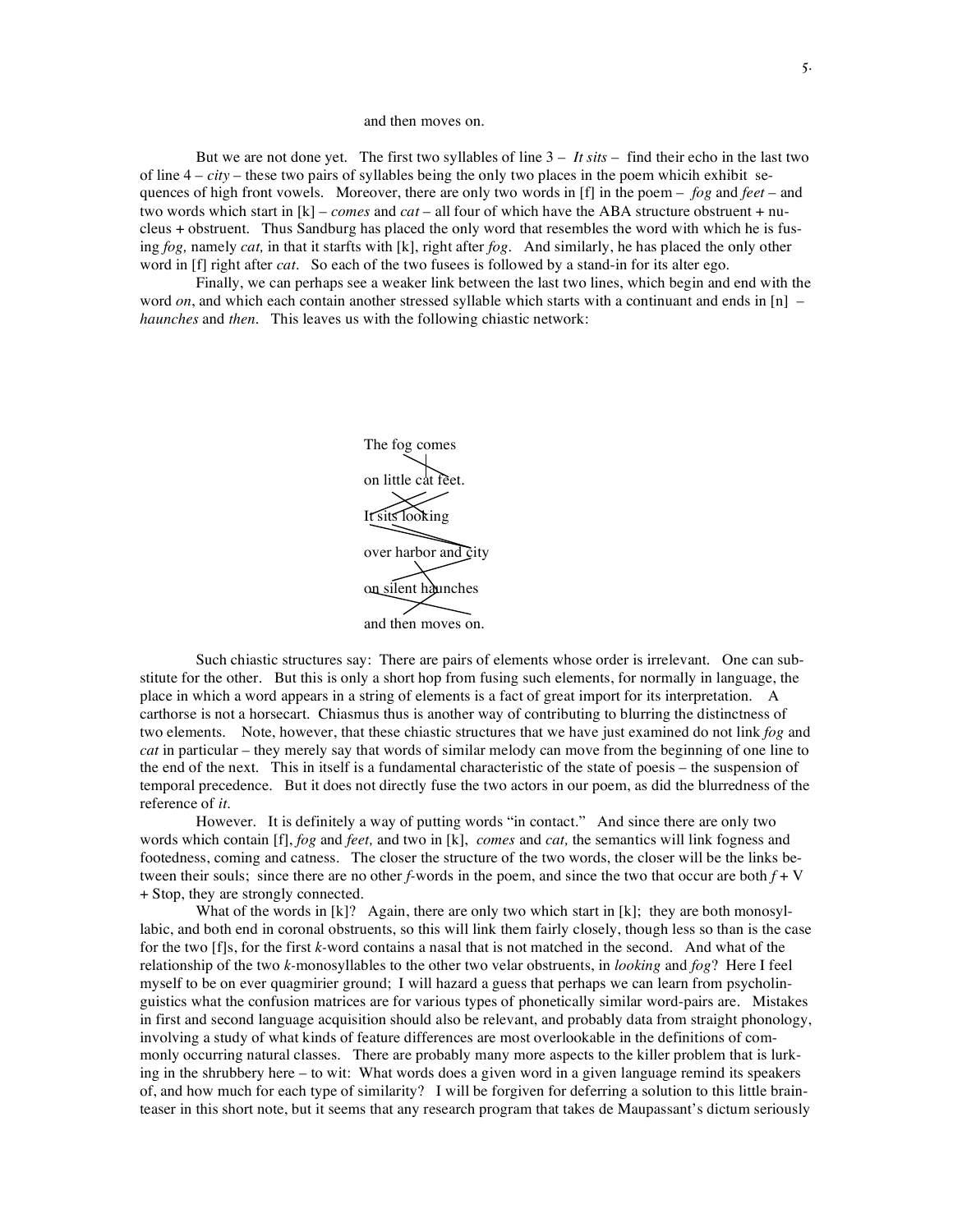must sooner or later turn to this matter, and to another giant problem as well. Namely, words can be "in contact" not only phonetically, but also semantically, morphologically, etymologically, culturally, in terms of stylistic register . . . . Let us leave such thoughts for the army of future researchers who will no doubt figure all of this out for us.

I would like tomove on to call attention here already to another formal device which we will see more clearly in other poems that seek to fuse – a sort of cousin of chiasmus – alternation. It is seen most clearly in Sandburg's poem in the number of words per line: 3 • 4 • 3 • 4 • 3 • 4. I resist manfully the temptation to speak of linemes and allolines, but not by much. The lengths of the lines of this poem vary within the (higher) identity of still being lines.

A sequence of the form *xyxyxyxyx . . .* can make us "see double" – more prosaically, it almost forces us to seek a higher unity within which x and y can be seen to function as variants. Alternants are variants. In the case of a salient pattern, like that of line-length in words, while this alternation does not itself directly enact the fusion of fog and cat, it still hints: Fusion is the order of the day here. Be on the lookout for it.

If we ask: Why should poets prefer *xyxyxyx . . .* to a sequence of invariant repetitions – *xxxxx . . .,* the poet Gerard Manley Hopkins gives us a particularly clear answer:

> In art, we strive to realize not only unity, permanence of law, likeness, but also, with it, difference, variety, contrast: It is rhyme we like, not echo and not unison, but harmony.'

> > Gerard Manley Hopkins<sup>3</sup>

But for now, let us return to the structure of the poem's narrative. As we have noted already, the poem is clearly tripartite, conceptually, in terms of its three clauses, of arrival [lines 1 and 2, terminated with a period], rest [lines 3, 4, and 5, terminated with a comma], and departure [the last line]. Its two verbs of motion sandwich (or alternate with) one of lack of motion, and we are drawn to observe that the number of lines allotted to these three phases of the encounter with fog also alternates. The (primarily monosyllabic) sections of motion are short – two lines for arrival, one for departure, surrounding the three polysyllable-rich lines of the section which describes the long intervening (subjectively it seems endless) section when we are in the thrall of the fog, when it holds us as effortlessly as a cat holds its tiny prey. So the number of lines per section –  $2 \cdot 3 \cdot 1$  – "rhymes" in its alternatingness with the lengths of the lines in number of words  $(3 \cdot 4 \cdot 3 \cdot 4 \cdot 3 \cdot 4)$ . Note too that the middle section has, as an average, 5.3 syllabes per line, while the first and last sections have an average of 4 syllables per line.

Kristin Hanson has called to my attention that the impression of length for the central section arises not only from the relatively unsophisticated measure of the number of syllables per line, but also from the syntactic complexity of the center. For while all three sections start their first lines with the subject of their verb (a subject which has been zeroed, or elided, in the last section [after all, the fog has gone by this time too]), following this subject with their monosyllabic present-tense verb, and end their section with a sequence of words beginning with *on* (the first two of which are prepositions followed by body parts of the fogcat, with the last being a particle followed by the the zero part of the zeroed catfog), the central *sits-*section shows a massive insertion right after the Verb in the schematic formula: Subject + Verb *(I N S E R T I O N)* + *on* + X. What Sandburg gives us here is the poem's only non-finite clause: *looking / over harbor and city.*

There are several features of this insert which contribute to our experience of stretched time. The first is the choice of complementizer: *-ing.* While the infinitival complementizer *to* would have been grammatically permissible, it is clear that the present participle extends the subjective time more than *to* would have. And the fact that *look over* is ambiguous between being a verb with a prepositional phrase object (as in *look over them*) or a transitive verb + particle phrasal verb (as in *look them over*) probably requires a bit more processing time, thus contributing to the complexity (and presumably subjective duration) of the insert. Most tellingly, though, there is an example of an extremely subtle semantactic construction at the end of the insert.

The words *harbor* and *city* are singular count nouns, and as such, they normally require articles (Cf. *\*(The) harbor was smelly, but \*(the) city was fragrant.*) While there are count nouns that can appear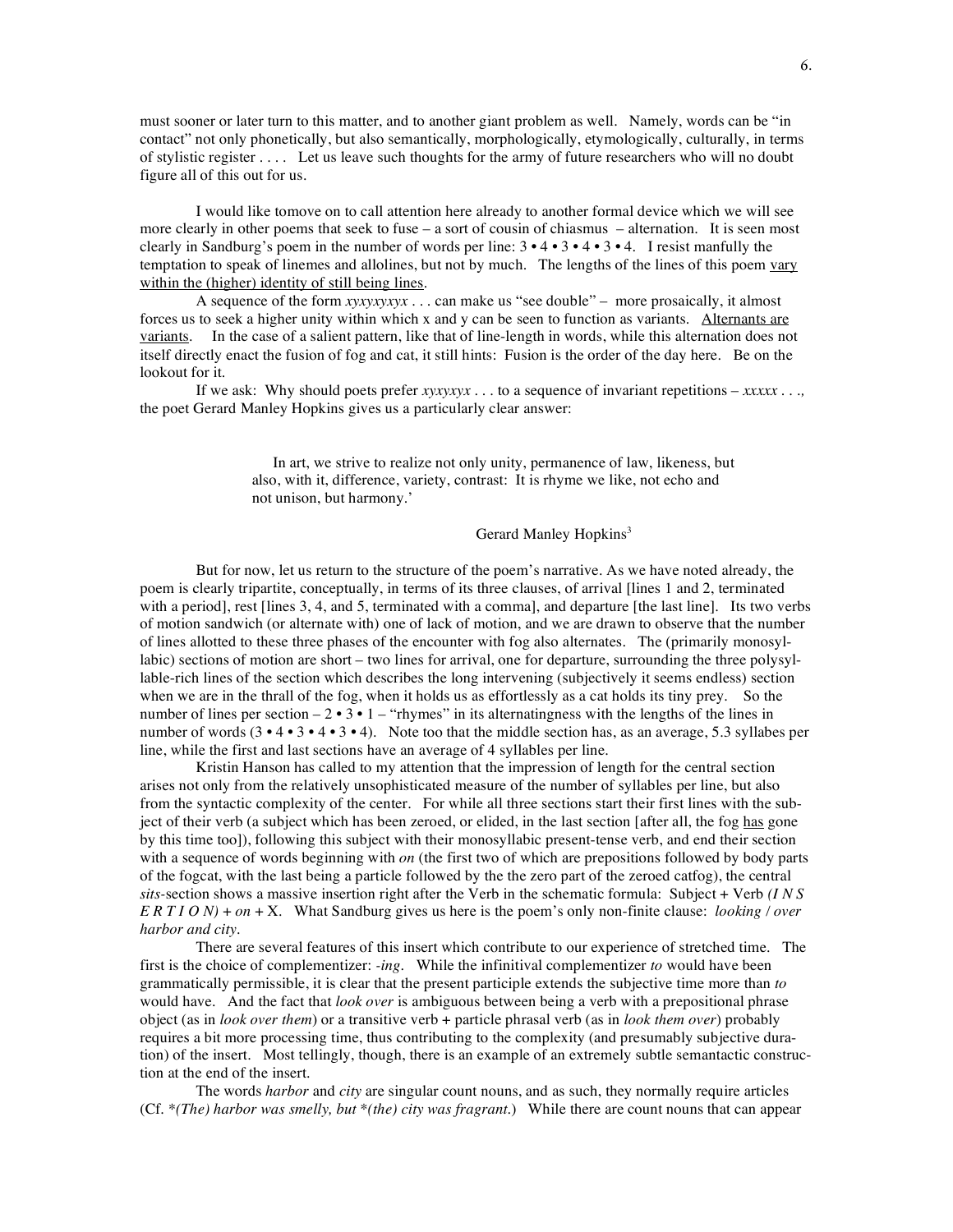articlelessly aftercertain prepositions (like *to school, at college, in church*), *over* is not one of these. Moreover, remarkably, we see that if we subtract a conjunct, the construction withers: *\*We were looking over harbor.* What is going on here, instead, is a special process which allows the articleless conjunction of singular count nouns only if they can be interpreted as organic parts of a meaningful composite entity. Thus we find contrasts such as *House and [garden / ?\*rake] were spotless; A lamp stood beside computer and [printer/ ?\*egg-beater].* In other words, *X and Y* can only be conjoined as articleless singular count nouns if they have something in common. I suggest that what *harbor and city* have here is that they are artifacts that humans have made to protect themselves from the vast forces of the natural world. If Sandburg had written *city and harbor,* we would conclude that the fog was land-based, and moving out to sea. But in the order that he chose, we know that the fog arises from the immensest entity on the planet, the one over which we have the least control. It is the power of the sea which effortlessly covers and paralyzes our proudest constructions, our most ineffective defenses against chaos. And holds us long as it wants, dissolving our imagined mastery of the elements. What I find sensational in this line is the use of this sharedproperty coordination, to give it a name, in precisely the center of a context one of whose principle functions, if I am correct, lies in the fusion of cat and fog.

I will leave this small masterpiece after descending once more, to even smaller atoms of poeticity, than we have looked at thus far. The phonetic melodies of *fog* and *cat* manifest, as we have observed, an alternating sequence of Obstruent  $+$  Vowel  $+$  Obstruent. And in each of these words, if the initial consonant is a labial or a coronal, then the final consonant will be a velar, and vice versa. This reversal of frontness that the sandwiching consonants make is echoed by the two vowels – one is a front vowel, the other a back vowel.

It would take me too far afield to trace all the ways in which Sandburg has stitched an alternationgenerated fusion into the weave of this poem; the interested reader can consult the longer analysis in Ross (1991). I will end with one final observation of the whole pattern which the poem's obstruents make. It appears that all of the lines but the fourth can be seen (within tolerable limits of abstraction) to contain an odd number of obstruents, and that all can be seen as manifesting an ABA(BA) pattern, where the alternants differ along axes of phonetic dissimilarity which are elsewhere of relevance in establishing the contact of words with other words.

| Line 1:            | $\partial$ | f            | g            | k            | Z       | alternate in: | Voicing          |
|--------------------|------------|--------------|--------------|--------------|---------|---------------|------------------|
| Line $2$ :         | t          | k            | t            | $\mathbf{f}$ | t       | alternate in: | Coronality       |
| Line $3$ :         | t          | <sub>S</sub> | t            | ${\bf S}$    | $\bf k$ | alternate in: | Continuancy      |
| Line $4$ :         | V          | h            | b            | $(d)$ s      | D       | alternate in: | Voicing (almost) |
| Line $5:$          | S          | t            | h            | $C\neq$      | z       | alternate in: | Continuancy      |
| $\lambda$ (Line 6: | 6(b)       |              | $\mathbf{v}$ |              | z       | alternate in: | Coronality       |

To sum up these observations, we can see that Sandburg knew how to do what Mallarmé urged his friend, the painter Dégas, to do: to write with words. He told Dégas that poems are never written with ideas alone, but with words – and we know that words are a dance of idea, image and melody. Any poet in any country which has both fog and cats could have written a poem which put the two in sentences of motion, rest, and renewed motion, but just think what a tough musical row to hoe a German poet would have, who would have to make the German words for fog (namely, *Nebel*) and cat (namely *Katze*) evoke each other, or a Japanese poet, who would have to work with *kiri* and *neko*, or *brume* and *chat* in French – one's heart goes out to them. Sandburg's poet's eye / mind and poet's musical ear perceived: Here in English, it is possible to "write with" the two words fog and cat, and to let them fuse and blur, masterfully. And in their fusion, and in their melodic relationships with the other words of his poem, we come closer to knowing the souls of all.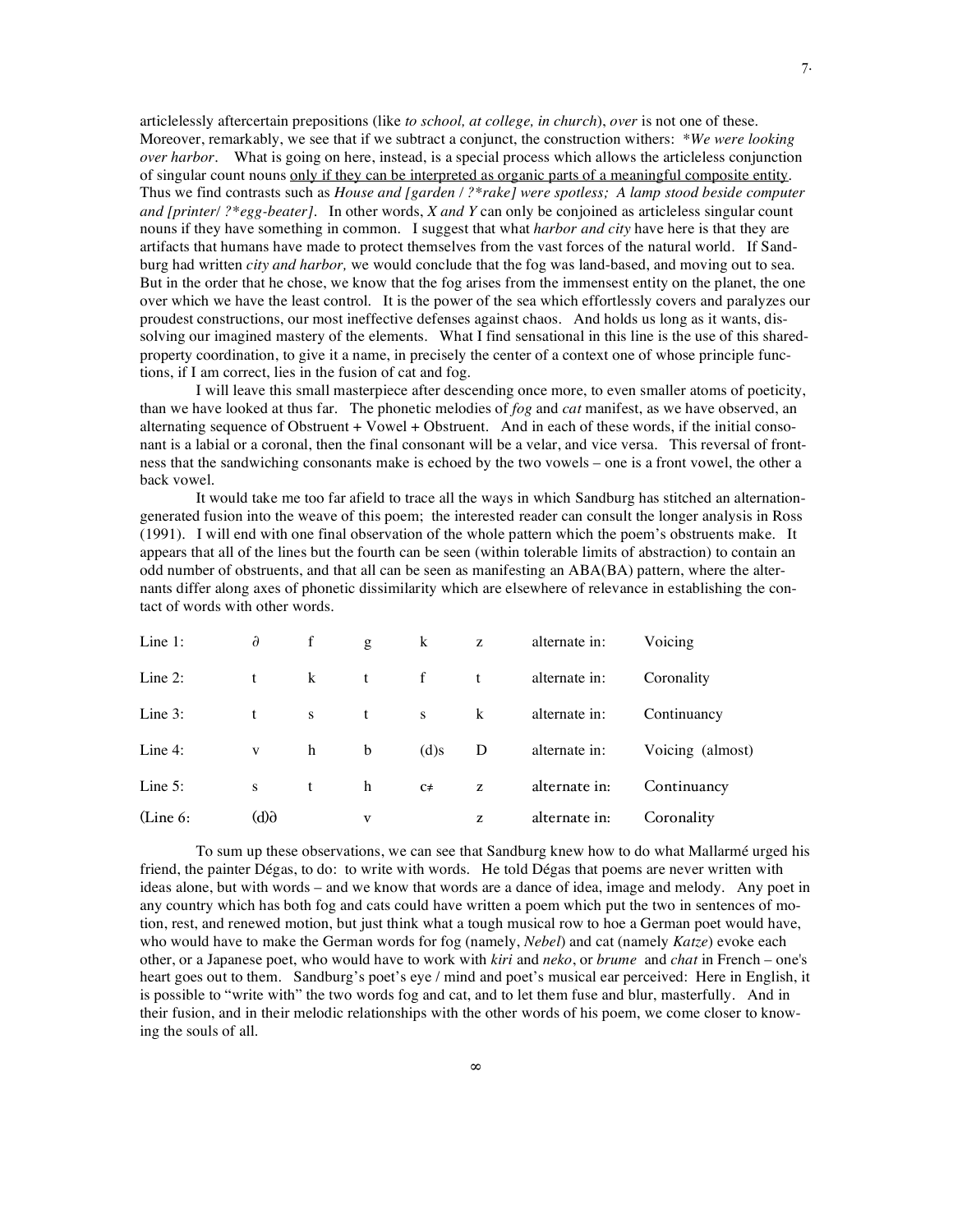Let us continue with a small jewel of a poem, by the great, unforgettable Denise Levertov (quoted in Packard (1974), p.97):

#### **Living**

The fire in leaf and grass so green it seems each summer the last summer.

The wind blowing, the leaves shivering in the sun each day the last day.

A red salamander so cold and so easy to catch, dreamily

moves his delicate feet and long tail. I hold my hand open for him to go.

Each minute the last minute.

∞

This poem clearly has three parts, each terminating in a line of the form *each X the last X*, where X is a time interval. As the time intervals get shorter, the urgency mounts, in this autumnal poem (the sun is weak, otherwise the leaves would not be shivering). It is in the third section, when the two animate beings in the poem are introduced – a salamander and the poet – that time seems to expand, as the two beings fuse. In the two previous sections, there have been two lines before the *each X the last X* line – in this slow motion section, instead of mere lines, we find two full sentences; and in each, an animate being is the subject, and in each, a body part is the object of the verb. In each of the sentences, the main verb is a transitive one, and we might expect that the object might be a patient object – one affected by the action of the verb. But we find that both verbs – *move* and *hold* – are strangely ineffectual. Usually, what is the object of move changes its location, and while technically, this is the case with the legs and tail here, what the salamander wanted was to move itself – and this desired motion is denied. The salamander might as well be immobile – it is fixed to the spot. And the semantics of this use of *hold* here are equally unexpected: normally, when we hold something, our hand is closed around it – here, the opposite is the case. Normally, we hold something to prevent it from moving – but here, the poet wants the salamander to go. But neither animate being can move, both are transfixed by the fleet passage of time, both are rooted in the vastness of the eternal moment. Poet and salamander become Two and One.

This eerie freezing is achieved in part by a play of vowels. There has been a dance between the high front vowel [iy] of *leaf* and the low front vowel [æ] of *grass* since the first line, and we have twice heard echoes of [iy] ~ [æ] through the salience of *each* and *last* in the refrain lines which are so important in the structure of the poem. We have come to expect that every third line will have the form of *each X the last X*; when we get to line nine, we almost find what we seek. The line starts with the expected [i] – but where is the [c≠] of the *each*?

Eureka! – it has gone wandering – it shows up after the other dancing vowel – the [æ] of *catch*, which word is followed by a comma. This comma makes it exceedingly hard to read on in the single breath which this sentence seems to ask of us. And after the comma comes a remarkable word: *dreamily*. This word is the poem's only word of any derivational complexity. It is based on the verb *to dream*, which must then be transformed into a noun, like *a dream*, so that it can receive the suffix -y, which converts nouns to adjectives (cf. *dust-y*, *dirt-y*, *juic-y*, etc.), which adjective is then adverbialized by the addition of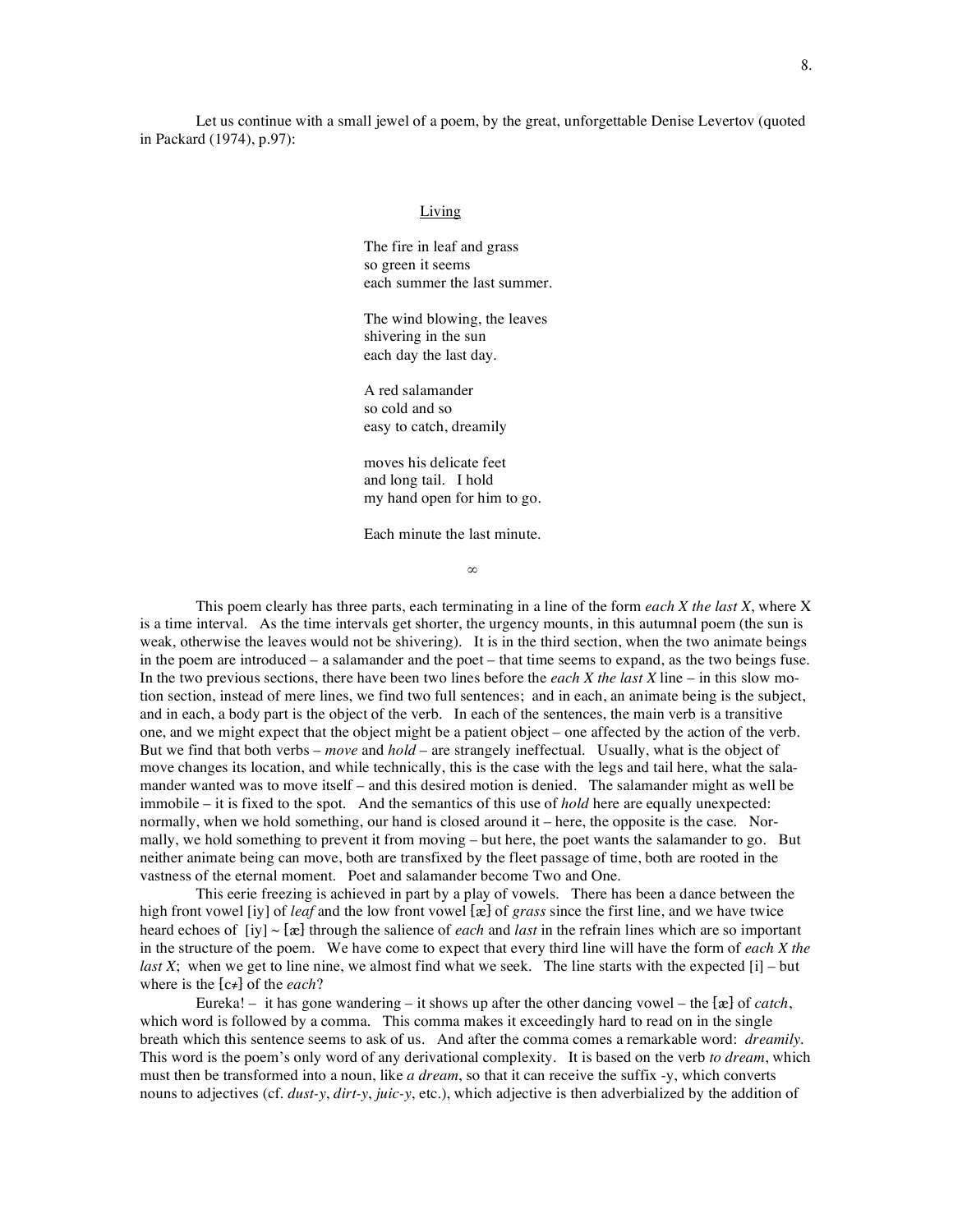the last suffix *-ly*. So this is a dream through the parts of speech, from verb to noun to adjective to adverb, nothing is fixed, everything has fused – and what are the consonants of this category-shifty word? Why they are d...r...m...l – the last four of the consonants of *salamander*, in almost perfect reverse order, and with the three  $[\mathbf{x}]$ 's of that word replaced by three occurrences of its dancing partner – the vowel [i]. We are in a strange space semantically, transitivity has become feeble, objects and subjects are not so sharply different as we usually see them to be, words are coming unglued, or wandering aimlessly around between categories –

And in the middle of this, transfixed, an infinitely vulnerable salamander, subject to the whim of the giant being in whose hand it finds itself helpless, a giant being who feels equally vulnerable, in the vast hand of time. Or, as my friend Douglas Fraser has put it, more cogently than I would have known how to (personal communication), the poet is held fixed in the hand of the poem, as are we, the readers.

Both of these animate beings in the poem are so vulnerable that their differences seem to cease to matter. Here, in this timeless moment, they are one.

**∞**

For the next case of fusion, let us look at a beautiful poem by Mary Oliver, which I am grateful to my colleague Barb Rodman for giving me.

|                 | The Buddha's Last Instruction                                    |  |  |  |  |  |
|-----------------|------------------------------------------------------------------|--|--|--|--|--|
|                 | $\mu$ "Make of yourself a light,"                                |  |  |  |  |  |
|                 | <sub>2</sub> said the Buddha,                                    |  |  |  |  |  |
| $B_1$           | abefore he died.                                                 |  |  |  |  |  |
|                 | 4I think of this every morning                                   |  |  |  |  |  |
|                 | sas the east begins                                              |  |  |  |  |  |
|                 | <sub>6</sub> to tear off its many clouds                         |  |  |  |  |  |
|                 | $_{7}$ of darkness, to send up the first                         |  |  |  |  |  |
|                 | ssignal—a white fan                                              |  |  |  |  |  |
|                 | <sub>9</sub> streaked with pink and violet,                      |  |  |  |  |  |
| $S_1$           | $_{10}$ even green.                                              |  |  |  |  |  |
|                 | <sub>11</sub> An old man, he lay down                            |  |  |  |  |  |
|                 | $_{12}$ between two sala trees,                                  |  |  |  |  |  |
|                 | $_{13}$ and he might have said anything,                         |  |  |  |  |  |
| $B_{2}$         | $_{14}$ knowing it was his final hour.                           |  |  |  |  |  |
|                 | $\frac{1}{15}$ The light burns upward,                           |  |  |  |  |  |
| $S_2$           | $_{16}$ it thickens and settles over the fields.                 |  |  |  |  |  |
|                 | <sub>17</sub> Around him, the villagers gathered                 |  |  |  |  |  |
| B <sub>2</sub>  | 18 and stretched forward to listen.                              |  |  |  |  |  |
|                 | $_{19}$ Even before the sun itself                               |  |  |  |  |  |
|                 | $_{20}$ hangs, disattached, in the blue air,                     |  |  |  |  |  |
|                 | $_{21}$ I am touched everywhere                                  |  |  |  |  |  |
| $S_3$           | $_{22}$ by its ocean of yellow waves.                            |  |  |  |  |  |
|                 | $_{23}$ No doubt he thought of everything                        |  |  |  |  |  |
| $B_4$           | $_{24}$ that had happened in his difficult life.                 |  |  |  |  |  |
|                 | $_{25}$ And then I feel the sun itself                           |  |  |  |  |  |
|                 | $_{26}$ as it blazes over the hills,                             |  |  |  |  |  |
|                 | $_{27}$ like a million flowers on fire--                         |  |  |  |  |  |
|                 | $_{28}$ clearly I'm not needed,                                  |  |  |  |  |  |
|                 | $_{29}$ yet I feel myself turning                                |  |  |  |  |  |
| $S_4$           | $_{30}$ into something of inexplicable value.                    |  |  |  |  |  |
|                 | $_{31}$ Slowly, beneath the branches,                            |  |  |  |  |  |
| $\rm B$         | <sub>32</sub> he raised his head.                                |  |  |  |  |  |
| $B_{\text{Sb}}$ | <sub>33</sub> He looked into the faces of that frightened crowd. |  |  |  |  |  |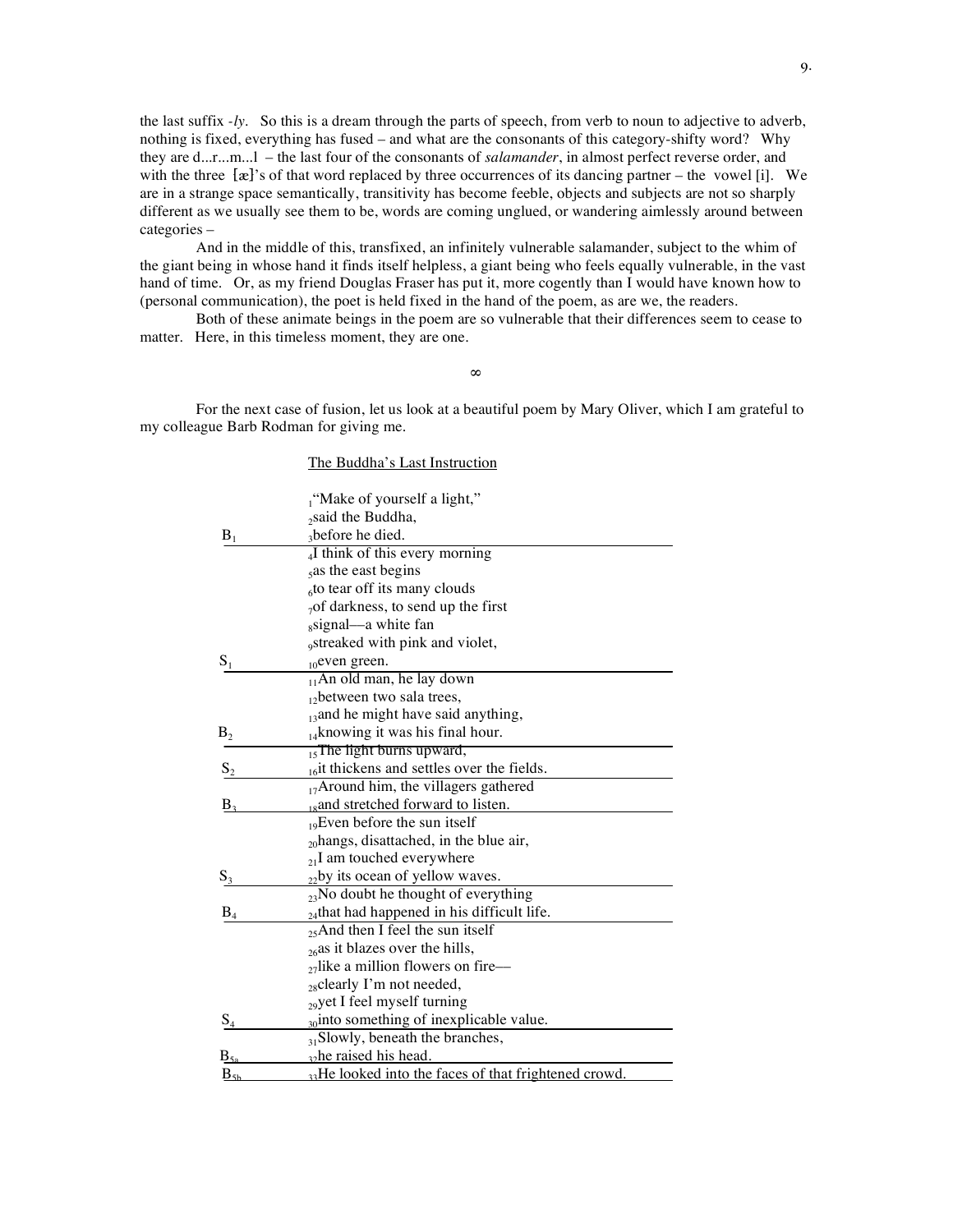I have indicated the sectioning that the poem's ten periods impose. The poem presents images from two scenes – the death of the Buddha, and the poet experiencing a sunrise. These are labeled with a set of subscripted Bs and Ss, respectively. That the use of alternation as a primary vehicle for the expression of fusion is evident – but fusion of what elements? Here I would suggest that it is the fusion of the Buddha and the poet, on one level, and, since the Buddha is metonymically connected to the light (and its source, the sun), on a slightly more abstract level, the fusion of these two humans with the light. And of course, as Giles Mitchell has helped me to see so clearly, the reperception of death as an entry into light, which offers a different understanding of death than the one ingrained in the common English metaphor of life as a day. The reseeing of death, often painted dark (cf. Dylan Thomas's line, "Rage, rage against the dying of the light"), as a new day, and as warmth and light, is found in many religious traditions. It is particularly consonant with the Buddhist understanding of an endless cycle of births and deaths, of each life as leading to the next. In brief, we might say that for a being who has made a light of themself, entering death is entering light.

The poem does not merely "say" that there is an infinite cycle of births and death – though it is usually true that most texts are about something, for a poem, its aboutness is less important than its deeds. In poetry, as elsewhere, actions speak louder than words. With respect to the cyclicality of life, this poem **cycles** us. We see this from the way the poem's narrative is crafted. The four "final" events surrounding the Buddha are: (1) He raises his head (line 32); (2) He looks into people's faces (line 33); (3) He tells us to make lights of ourselves (lines 1 and 2); and (4) He dies (line 3). So this poem **does** the end being before the beginning. Or, in the language I have been pushing, beginning and ending fuse.

Another way that Oliver lets light and poet merge can be seen in the pattern formed by the last two of the poem's four reflexive pronouns: *1yourself*, *19the sun itself*, *25I feel the sun itself /* as it blazes over the hills, *<sup>29</sup> I feel myself* turning into something of inestimable value. The first of these reflexives is in an injunction for a reflexivized NP to become a light. The second, in which the reflexive is an intensifying modifier of *the sun,* which in the poem is a kind of metonym for light, as we see from the fact that *<sup>15</sup>the light* is the subject of *<sup>15</sup>burns*, while *<sup>26</sup>the sun* is the subject of the near synonym *<sup>26</sup>blazes –* connects again the idea of light and reflexivity.

The next reflexive again modifies the sun. Thus the first three reflexives are set into relation with each other by virtue of the fact that all are linked to light. But the fact that the last two reflexives are both objects of the same subject and verb*: I feel the sun itself* and *I feel myself* is what links poet and light most strongly.

The insight that two structures which are adjacent to the same third structure acquire a metonymic equatability, in some sense, goes back to Zellig Harris's work on discourse. Harris's principle of discourse equivalence was that two strings which occurred in the same structural relationship to an identical third string would acquire a kind of "derived" identity, a lower-order identity. Schematically, Harris would argue that given AB and AC, where the two occurrences of A are identical (Harris would here write "A  $=_0$ A", where the symbol "*=*0" denotes total identity), would confer upon B and C a lesser kind of identity, one which he symbolized as " $=$ <sub>1</sub>" [ Cf, Harris (1963)]. He postulated an unbounded sequence of "lesser identities," each being recursively defined after the model of "=<sub>1</sub>". Thus given XM and YN, where  $M = iN$ , we can conclude that  $X =_{i+1} Y$ .

I see Harris's notion as being of fundamental importance for the understanding of poetry; I propose to call it the Law of Corresponding Neighbors (LCN). In the example we have just looked at, the last two reflexives in our poem, we could write, with Harris, *the sun itself*  $=$ <sub>1</sub> *myself*. And let us note that the underlined phrases which follow these two  $=1$ -ly equatable reflexives, namely,  $1a\sin\theta$  is it blazes over the hills and  $_{29}$  turning into something of inestimable value will then acquire an  $=$ -equatability.

The Buddha and the poet are fused more directly by another application of the LCN. There are very few words which repeat in the poem – two pairs of nouns (*light* [lines 1 and 15], and *sun* [lines 19 and 25] – the fact that these are the only nominal repeaters also fuses them, all by itself) and three pairs of verbs: *say* (lines 2 and 13; both subjects are the Buddha), *think* (lines 4 and 23 – their subjects are *I* and *he*, respectively), and *feel* (lines 25 and 29; both subjects are *I*). The fact that both the Buddha and the poet appear as the subjects of the same verb, *think*, also increases the fusedness of Buddha and poet.

I will call attention to one last feature of the two occurrences of *think*: they begin and end another alternation, thus strengthening the fusion of their subjects. There are four universal quantifiers in the poem – three *every's* and one *any*. The pattern the quantifiers make is shown below.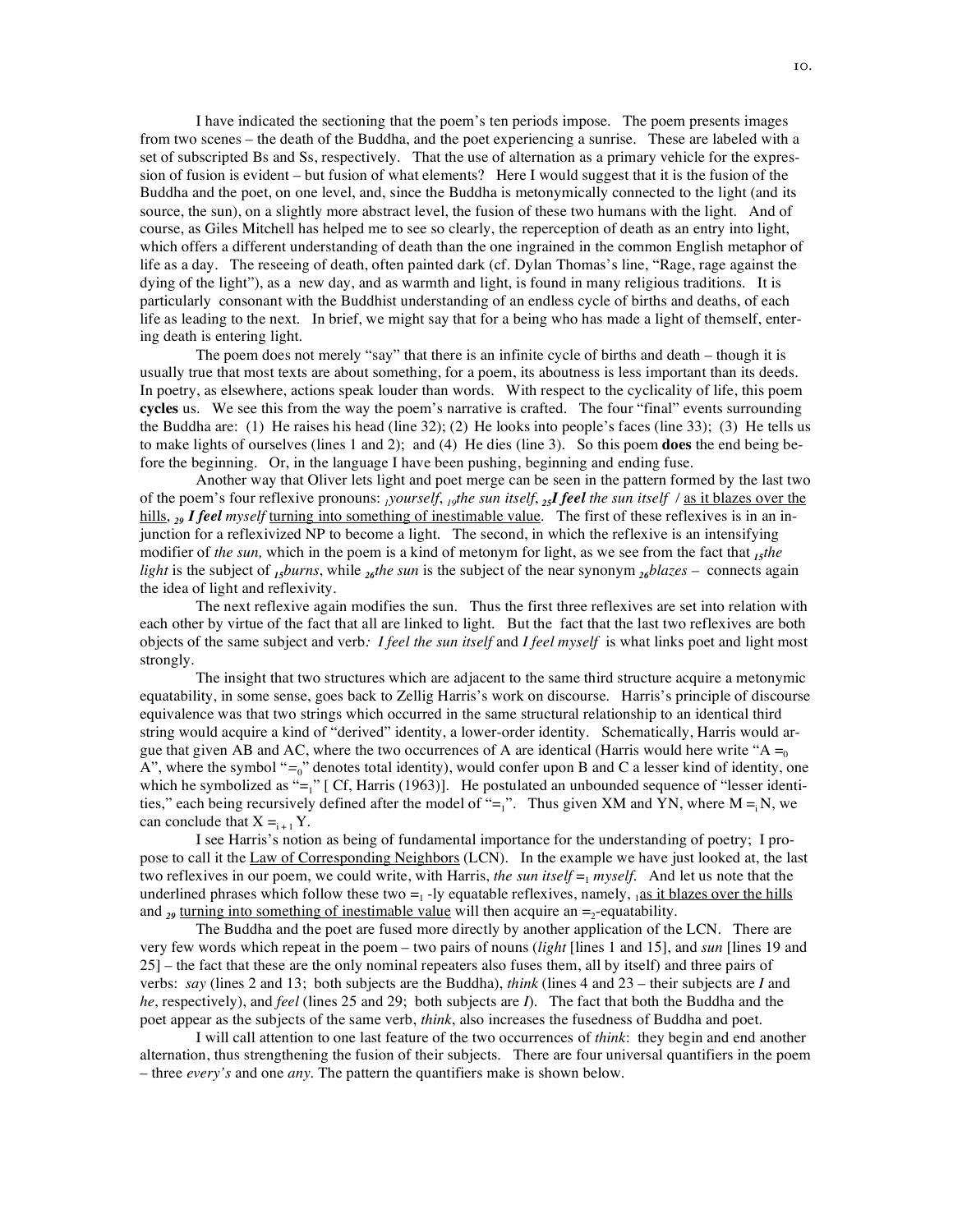4I think of this every morning  $<sub>13</sub>$ and he might have said anything,</sub>  $_{21}$ I am touched everywhere  $_{23}$ No doubt he thought of everything

What strikes us here is the alternation of the pronominal subjects, with the *I* subjects beginning sentences that end with adverbial elements, of the form [*every* + adverbial nominal of time or place], and the *he* subjects beginning sentences that end with direct objects (in -*thing*). Since there are several features which these four lines have in common, the fact that the main verbs of the first and last of these four are both forms of the verb *think* fuses the two subjects, via an extended understanding of the LCN.

I note in passing that one of the effects of this poem is to dissolve our fear of death. Fear is alluded to only once – in one word of the last line: *frightened*. It is only the crowd of villagers who have any fear of death – it is clear that the Buddha, who raises his head with difficulty, to say one last thing, to show the way, has none. And it is only in this last line, which is linked to the first, for the first line is what the Buddha says, after he raises his head – that we discover that the events of the poem are part of a cycle, the great cycle of births and deaths. The author describes the villagers as "that frightened crowd," a collectivizing way of referring to a number of people. Observe that if she had instead written, "those frightened people," we would have found it easier to see that the fear resided within each onlooker. But by localizing the fear as that of the crowd, she lets us see it as a kind of mass hysteria. It is as if the fear had become stronger than the individuals in the crowd.

How can the Buddha help to dissolve such a mass of fear? Only by touching each individual heart, and letting that spoken-to person feel the illusoriness of their fear. The Buddha looks *into their faces* – a beautiful locution, because it implies that there is transmission. One person cannot look into another's face unless the second not only sees the first one looking, but shares in some communication, whether verbal or silent. And by saying *the faces of that frightened crowd*, the poet has suggested, with the mild breaking of a selectional restriction (crowds do not have faces, only individuals in the crowd do – note how much less strongly we would feel that each member of the crowd had been commuicated with if we had read "into the faces in that frightened crowd"), that the Buddha's gaze has broken up the crowd into the individual beings that make it up.

The Buddha's gaze is the vehicle of the light that his life has been lived to make himself into. And while the four sentences which describe the poet's every morning sunrise are full of images of light, and of the warmth of the sun's light, among the Buddha's six sentences, the only references to light at all are in the first line, and inferentially, in the *looked* of the last line. The Buddha has made of himself a light, and the poet is following in his footsteps. She describes how the light comes to be an ever-stronger presence inside her. But this path of rising light is one for any person who elects to open themselves to it, and if we are lucky enough to have been opened by the poem, we may also feel, with the poet, the light as it comes increasingly into us.

I mention all of this because it borders on a more subtle fusion than any I have thus far talked about. The impact of this poem does not lie in the fact that in it we see how the poet and the Buddha begin to merge – it lies in the fact that we too join in this merger. I am as convinced of the correctness of this line of thought as I am unable to offer a single shred of evidence for it. That is, I can give no textual warrant for my claim, unless it be that the reader is to hear the *looking into the faces of the crowd*, the decollectivizing of the crowd, as having a force sufficiently strong that it can reach out of the poem to enter the heart of each member of the crowd of the poem's readers.

I mention in passing here this possibility of such a subtle poet  $\langle$  reader fusion (I use the  $\langle \cdot \rangle$  symbol between any number of things which I see as being fusees.), in the hope that future scholars, having more delicate tools than I have now to make use of, will be able to confirm (or disprove) the validity of this idea. Of course, it may be that what I am looking for a proof for is always, automatically, true by definition: that poetry is the kind of text in which any first person is intended to be owned, acknowledged, taken on, by the reader – to speak for the reader. This would relieve me of my embarrassment here, but at a high cost – it would change something that seemed empirical to a tautology. I am rooting for a non-tautological future.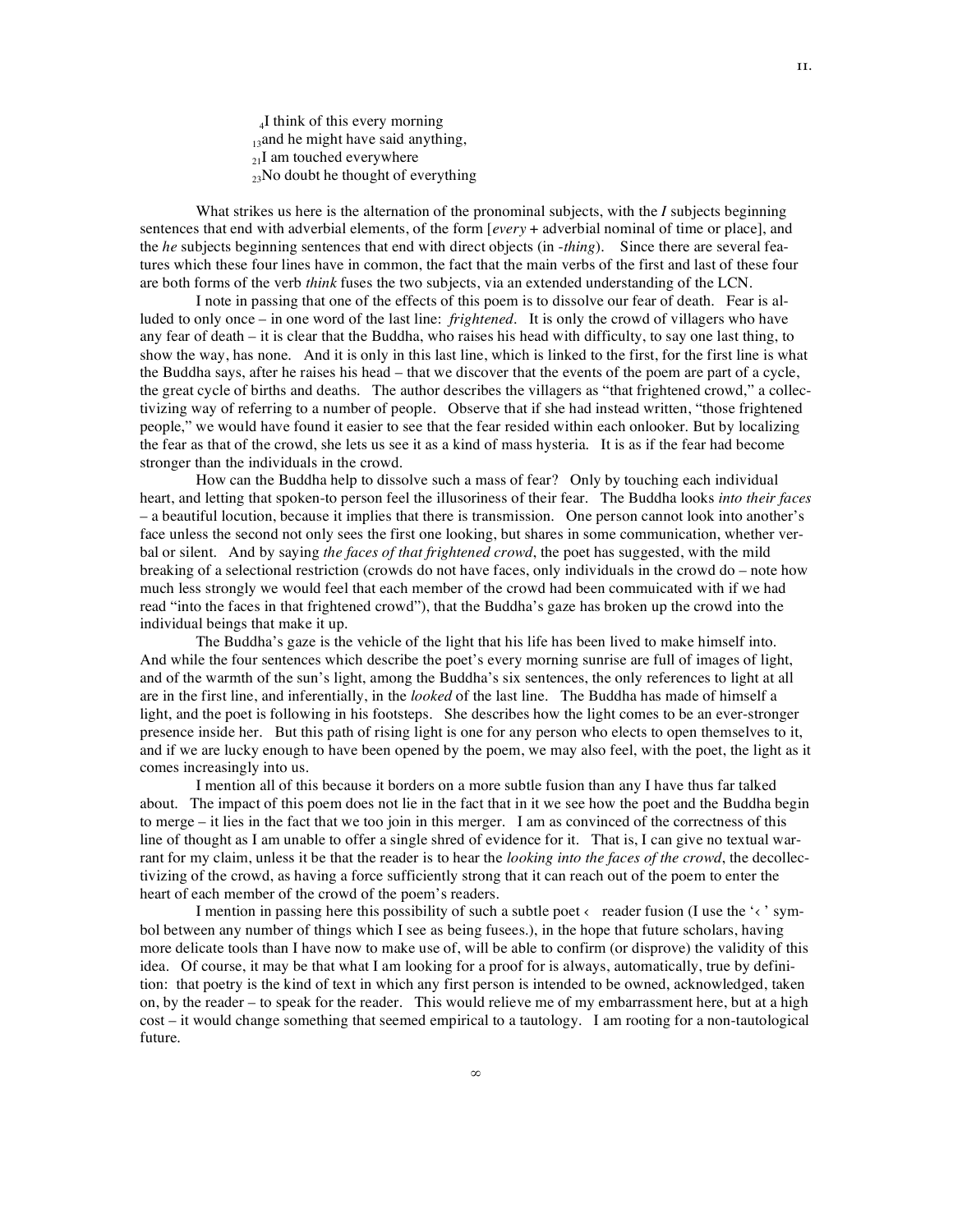The next poem that I would like to take a quick look at is even more famous than "Fog"  $-$  it is Frost's beautiful "Stopping By Woods On a Snowy Evening."

### STOPPING BY WOODS ON A SNOWY EVENING

Whose woods these are I think I know. His house is in the village, though; He will not see me stopping here To watch his woods fill up with snow.

My little horse must think it queer To stop without a farmhouse near Between the woods and frozen lake The darkest evening of the year.

He gives his harness bells a shake To ask if there is some mistake. The only other sound's the sweep Of easy wind and downy flake.

The woods are lovely, dark and deep, But I have promises to keep, And miles to go before I sleep, And miles to go before I sleep.

> Robert Frost, The Poetry of Robert Frost, Holt, Rinehart, and Winston, New York. (1969) pp. 224-225.

I have argued, in Ross (1982), that there are a number of events in the third stanza of this poem that **stop** us there. One of the devices that Frost uses to achieve this goal is the fading out of agentivity in the occurrences of the first person (followed by a fading back in). The sequence of first-person mentions (including some implicit ones, i. e., zero pronouns ) is as follows: *I think*, *I know*, *see me, my little horse*, to ask  $\emptyset$  if there is some mistake, I have,  $\emptyset$  promises,  $\emptyset$  keep,  $\emptyset$  go, I sleep,  $\emptyset$  go, I sleep. It is clear that in this sequence, as the first persons go from being the subject of a more or less agentive verb [*think*], to that of a stative verb [*know*], to an object, to a possessive modifier, to becoming a zero pronoun in the third stanza [after *ask*], we are losing more and more first-person participation in the syntax of the clauses in which these pronouns occur. But then, as the subject of one of English's most stative verbs [*have*], the first persons come out of the non-existence of zero-pronominality, to the highly agentive verbs *promise* and *go,* this last one alternating with to the slightly less agentive verb *sleep*. It would seem fairly reasonable to claim that these first-person mentions trace a passage through what we might call a "valley of nonagentivity."

Parallellly, if we observe the patterning of locatings in space that Frost gives us, we find four mentions of parts of the surroundings in the first stanza: two mentions of *woods*, one of (the *house* in) the *village*, and one *here*. In the second stanza, there is one clear one, locating poet and horse between the woods and lake, and maybe another one, if you think that denying the *near*ness of a *farmhouse* is one (Frost is oh so wily). We should note, in this regard, that there is a rhythm to the repetitions of the word *woods* – the poem's most repeated lexical item. Excluding the title, *woods* recurs regularly every four lines – with one notable exception: line 13 (a disingenuous *is there some mistake* hangs in the air, should we have missed the hole in this lexical rhythm).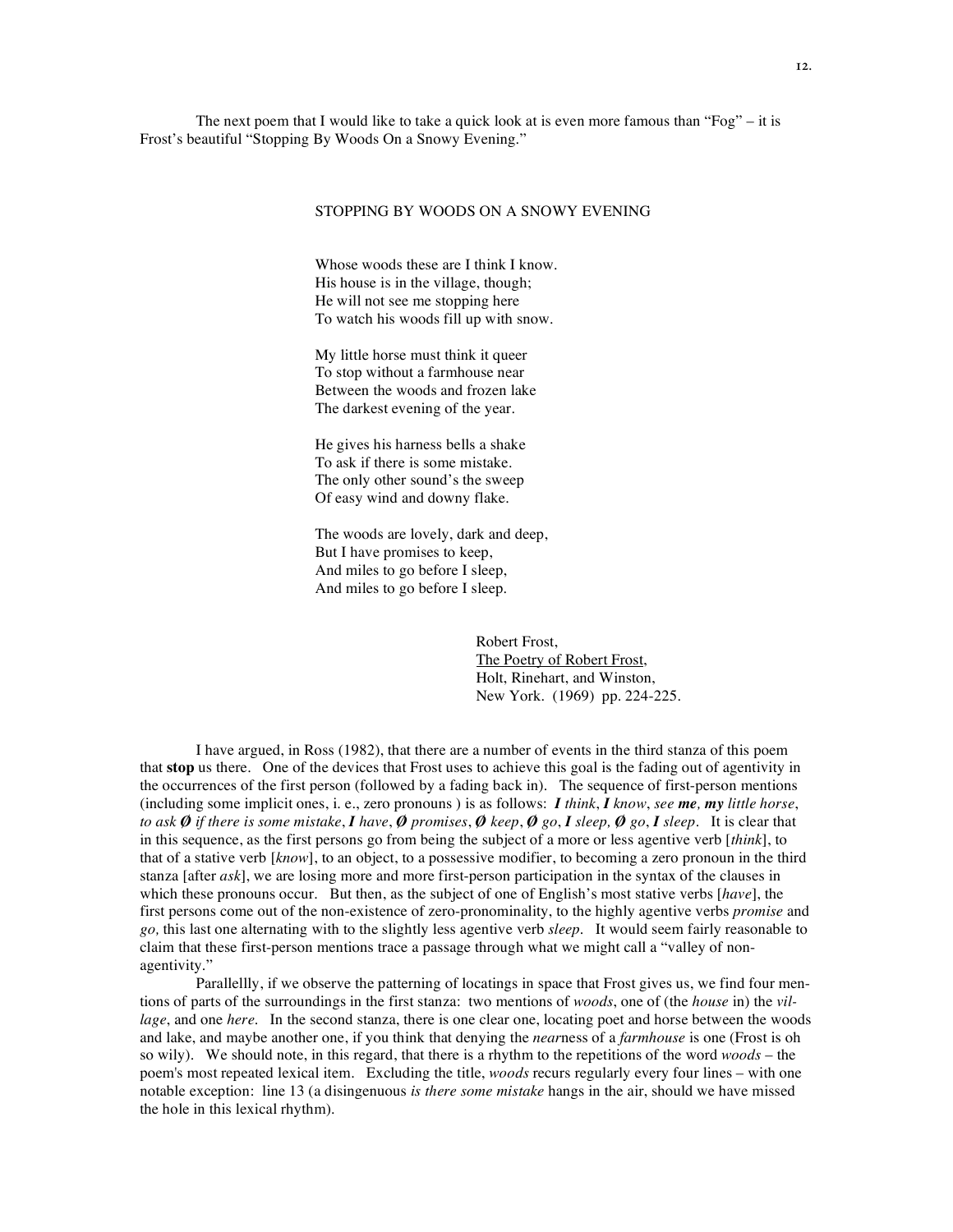But let us look in a little more detail at the way the four occurrences of *woods* pattern. I will cite these four below in what I hope will be their semantically clearest forms, in their own clauses, which I will symbolize by  $S_1 - S_5$ .

| First occurrence $(1.1)$ :  | $S_{1}$ :           | these are whose woods                        |
|-----------------------------|---------------------|----------------------------------------------|
| Second occurrence $(1.4)$ : | $S_{2}$ :           | $(I)$ watch his woods                        |
| Third occurrence $(1.4)$ :  | $S_{2}$ :           | (his woods) fill up with snow                |
| Fourth occurrence (1.7):    | $S_{4}$ :           | $(I)$ stop between the woods and frozen lake |
|                             |                     | (the darkest evening of the year)            |
| Fifth occurrence $(1.13)$ : | $S_{\varepsilon}$ : | The woods are lovely, dark and deep          |

I see in this sequence something that parallels the sequence of occurrences of first persons, even though *woods* is never an agent in these clauses. In S<sub>1</sub>, while *woods* is not the subject, it is not totally disconnnected from the subject, since it is a predicate nominal. In English, such noun phrases could be said to "partake" of the subject, since they must agree in number with it (Thus: *that man is [a moron / \*morons*] vs. *those men are [morons* / \**a moron]*). However, by S<sub>2</sub>, *woods* has gotten demoted to a lesser syntactic role – that of object. And in S<sub>3</sub>, even though *woods* is a subject, it is a subject of a subordinate clause (and is deleted to boot), which puts it even further out of the action. Finally, by  $S_4$ , we can see that as one conjoined object of the (optional) locative prepositional phrase which modifies *stop*, it has reached a nadir of visibility.  $S<sub>4</sub>$  is followed by the only time adverb in the poem, the one that suggests that the poet may be in the dark night of the soul, as the second stanza ends. Then comes the epiphany of the third stanza, after which, in the first line of the next stanza, in  $S_5$ , not only has *woods* leapt into the limelight of subjecthood, but the woods have become a locus of loveliness. The next line will signal the turning of the agency of the first person, with *I have* and then *Ø promises*, and we see that the poet has "come out of the woods."

Where does this take us? It takes us, amidst a welter of other specialnesses that the third stanza manifests (like: all the rhyme words in this stanza, and nowhere else in the poem, are nouns: the change in categories which characterizes the rhymes of the other stanzas **stops** – and us with it) to a non-space, where neither we are, nor woods, and instead, there is sound, the brief jingle of the human-made bells, tiny against the beginningless, endless, **sweep** [note that sweeping is what cleans] of the wind, a sound that the rush and bustle of the village life has deafened us to. And after this stopping, and hearing, the cold itself, previously linked to the death-like stillness of the icy lake, has turned into the poem's only reference to touch: the snowflake has become like down, soft, gentle.

Frost gives us an epiphany here – his words take us beyond space, time, beyond our very selves, we are one with place, event, all of life, for a Heaven in a Grain of Sand, these words, in stopping us, give us the Infinity of the Moment, which was always there, but which we had to stop to wake up to.

In terms of the vocabulary of formal devices which I am cataloguing here, this is a new one, isn't it? The fusion of poet and woods is effected in part by the cessation of mention (especially in the case of the interruption of the once-every-three-lines sequence of woods), but also in part by the gradual loss of agentivity in the mentions of the first person (of course, after the epiphany of the third stanza, the agentivity mounts again, as the poet returns to the bustle of the "real world"). I see the suppression of the expected *woods* on line 10 (expected because of the abovementioned lexical rhythm), which comes immediately after the zeroed indirect object of *ask*, on the same line, as the high point of this merger. And it is unlike any other fusion that I have encountered, although one might talk of the blurring of referents, somewhat as in the case of the it in the third line of "Fog." But I think that such a comparison would be strained – Frost has found a way, quite possibly unique, to let poet and environment become one. There is of course too much more to be said here, but the road calls to me, let us look, too briefly, at a stunning poem by Gary Snyder.

∞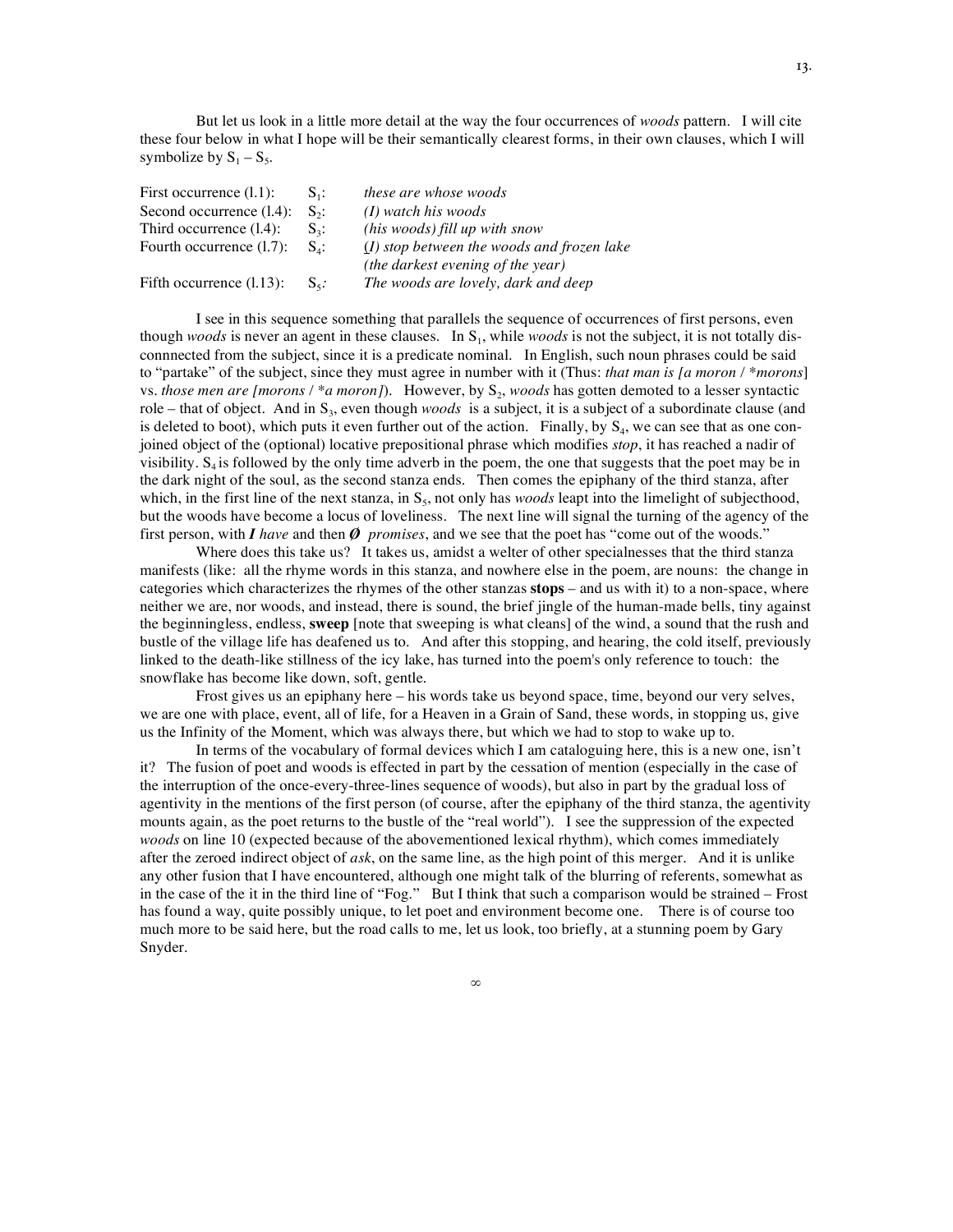"The Trail Is Not a Trail"

I drove down the Freeway And turned off at an exit And went along a hignway Til it came to a sideroad Drove up the sideroad Til it turned to a dirt road Full of bumps, and stopped. Walked up a trail But the trail got rough And it faded away– Out in the open Everywhere to go.

Gary Snyder (1986). p. 127

What fuses in this one is the poet and the path he treads. Snyder gives us a dwindling sequence of road sizes, from one associated with the City (and therefore even named [albeit ironically], and capitalized) to the smallest one, the trail. Beyond that, finally, lies traillessness. In the open (the "out" suggests that we have left the shelter of some interior space, which possibly has sheltered us), where there are no people, there can be no trails (except those made by animals). The non-place that Snyder is "going to" is of course the same one that Frost's stopping takes him to (and us along with him) – the "space" of egolessness, of union with nature.

An interesting way that Snyder accomplishes this can be seen in the first sentence, whose first six lines all have feminine line-final words (i. e., lines whose last syllable bears less stress than the syllable which precedes it) – either in trochaic bisyllables (the first five lines), or in a phrase, *a dirt road*, which though in isolation would have nuclear stress on *road*, here, because of its close contrast with the compound-stressed *sideroad*, must, for me, at least, be read with more stress on *dirt*, thus becoming a sort of trochaic feminoid line-final. And then all traces of feminine line-finals come to a *stop(ped*).

When we now ask, what is the syntax that is accompanying this transition?, we must answer: it is basically coordinate – the agentive first-person subject of line 1 is followed by five verbs of equal rank, all volitional verbs of motion (or the denial thereof), all but the last followed by a spatial preposition: *drove (down*), *turned (off*), *went (along*), *drove (up*) [note: we are getting higher], *stopped*. This sequence is interrupted by two subordinate clauses in *til*, modifying the third and fourth of the coordinate verbs.

However. While it is syntactically unproblematic to delete *and* between all conjuncts but the last (thus instead of saying *snakes and snails and puppydogs' tails*, we can abbreviate to *snakes Ø, snails and puppydogs' tails*), in Snyder's case, the gap of the deleted *and* which follows *sideroad* definitely brings us up short. It (almost) sounds like the subject that we should hear for *drove up* should be the *it* which was the subject of the previous verb. In other words, Snyder leads us down the garden path of: *it (the highway) came to a sideroad* / (*and) Drove up the sideroad*. Our first "mistaken" confounding of poet and path. But worse "confusion" is yet to come: what is the subject of *stopped*? Officially, it of course "must" be seen as being the poet – but now, the claims that highway, the referent of the second *it* can make upon being the subject of *stopped* are much stronger. So twice in this first sentence, we are "confused" about whether a verb's subject is the poet or a path that he is on.

Our "problem" is compounded by the fact that these path words are being used both as objects of spatial prepositions, their natural habitat, and also as subjects of the verbs *came* and *turned*, verbs which normally have agentive subjects. In the second case, Snyder has slyly used an unexpected preposition after *turned*. Unexceptionable would be his saying; "Til (the sideroad) turned into a dirt road" – for *turn into* is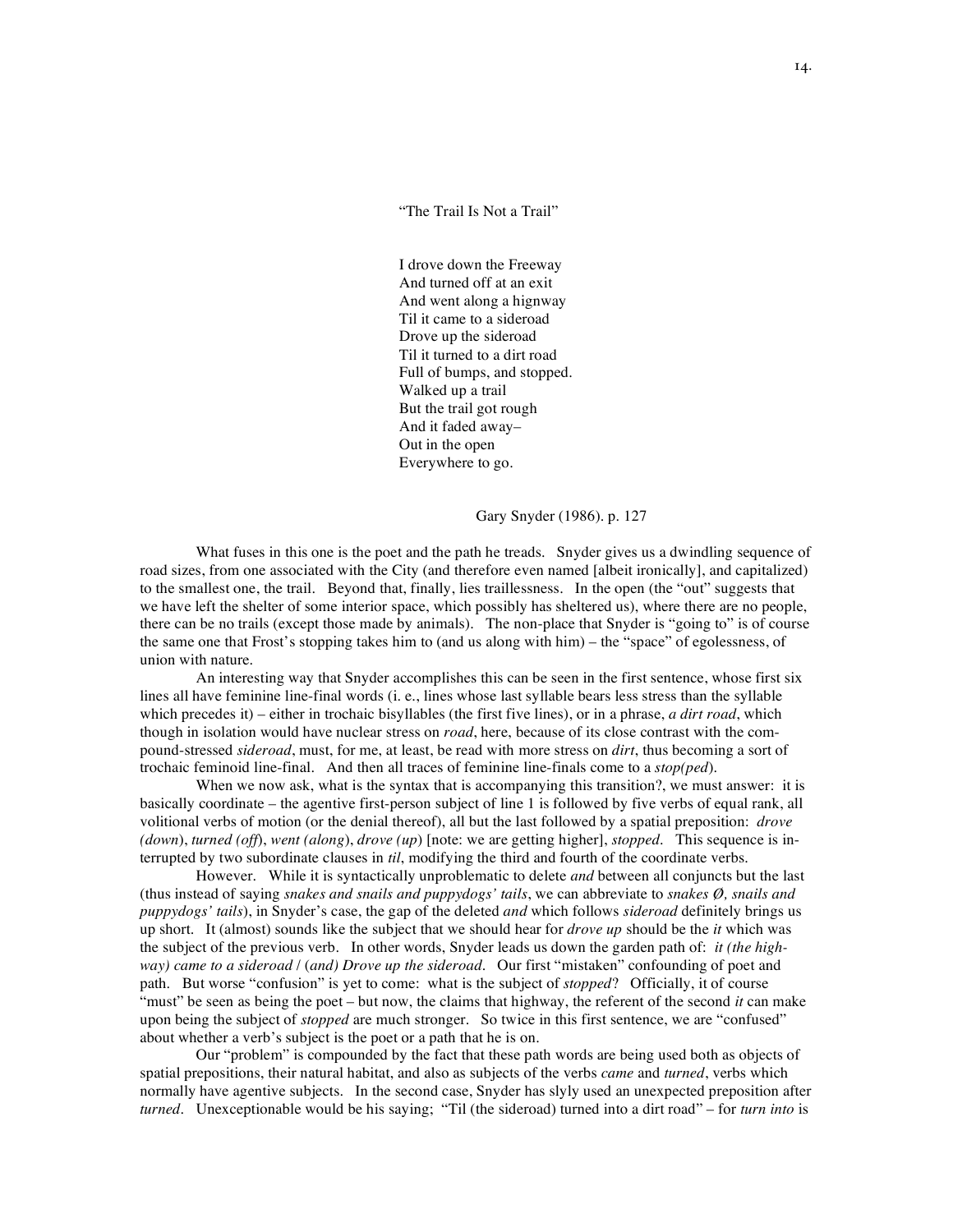not a verb which requires an agentive subject – any theme will do. Another kettle of fish is *turn to*, which though it occurs in some sentences in which a meaning of "become" seems perfectly natural (like: *my blood turned to ice*), here seems, for reasons that elude me at the moment, to be slanting towards the "rotational (and volitional)" meaning we see in *I turned to Angelica and gave her a danish.* This vestigial personification of the subject of *turned (to*) thus diminishes slightly its conceptual distance from the driver, the "real" turner.

So one mechanism that Snyder makes use of here is what prescriptive grammarians would castigate with such terms as: unclear reference, ambiguous, etc. – as if there were no times when we wished for our references to be unclear.

An upshot of his heavy use of *Conjunction Reduction*, by means of which the repeated subjects of coordinate verbs are elided, is a number of clauses with no apparent subjects. This is true in spades of the last of the poem's verbs (*to go*), where the subject is not only not apparent, but also not really decidable on. Our first guess is surely that the subject must be something like "one" – some non-specific human subject. But could we not also see the subject as being "trail" – or even, stretching it (for that is the default agenda of poetry – to stretch it maximally), everywhere? Punning irresponsibly, we can almost allow ourselves to hear the last line as an echo of a fast food menu's *two hotdogs to go*. And where might Everywhere be off to?

If we have had a fusional seed planted by the deletions of Snyder's first sentence, and can start off his second sentence taking the trail as not so very distinct from the goer on it, how will we hear this trail "getting rough," or "fading away"? Will these words not take us to the everywhere to which Snyder is (always) headed – that "place" where the ego's rigid and confining boundaries are dissolving, where poet and universe can become One?

Thus I conclude that studied ambiguity can be another arrow in the poet's quiver, when the target is fusion. We have seen several arrows in this short note: alternation, and the Law of Corresponding Neighbors, the suppression of a pattern, to make an absence more perceptible. The list goes on and on, and further work will help it to go on even further.

But let there be a time free of argument, of the jostle of claiming. Let us end with a short, luminous poem, by the great Li Po, one for which any evidence would be beside the point, beside the twilight sky clarity of the poet's intent:

> The birds have flown away, and now the last cloud drains away.

We sit together, the mountain and me, until only the mountain remains.

Li Po, quoted in Kabat-Zinn (1994), p.140

#### Footnotes

- 1. Quoted in Shanon (1993), p. 3.
- 2. Cf. Cooper and Ross (1975) and the references cited there for some justification of this claim.
- 3. 'The Origin of our Moral Ideas,' quoted in (Jakobson, 1981b, p. 775)

# **References**

Fauconnier, G. 1997. *Mappings in Thought and Language*. Cambridge: Cambridge University Press. \_\_\_\_\_\_\_\_\_\_\_ and Mark Turner. 2002. *The Way We Think: Conceptual Blending and the Mind's Hidden Complexi-*

*ties.* New York : Basic Books,

Heid, Sebastian J.G.G. 1998. Phonetische Variation - Untersuchungen anhand des PhonDat2 Korpus. pp. 193-368. In: *Forschungsberichte des Instituts für Phonetik und Sprachliche Kommunikation der Universität München*

*(FIPKM) 36*. München: Institut für Phonetik und Sprachliche Kommunikation 1998

Jakobson, R. 1981a. *Selected Writings*, vol . 3. The Hague: Mouton.

Harris, Z. S. 1963. *Discourse Analysis Reprints*. The Hague: Mouton and Company.